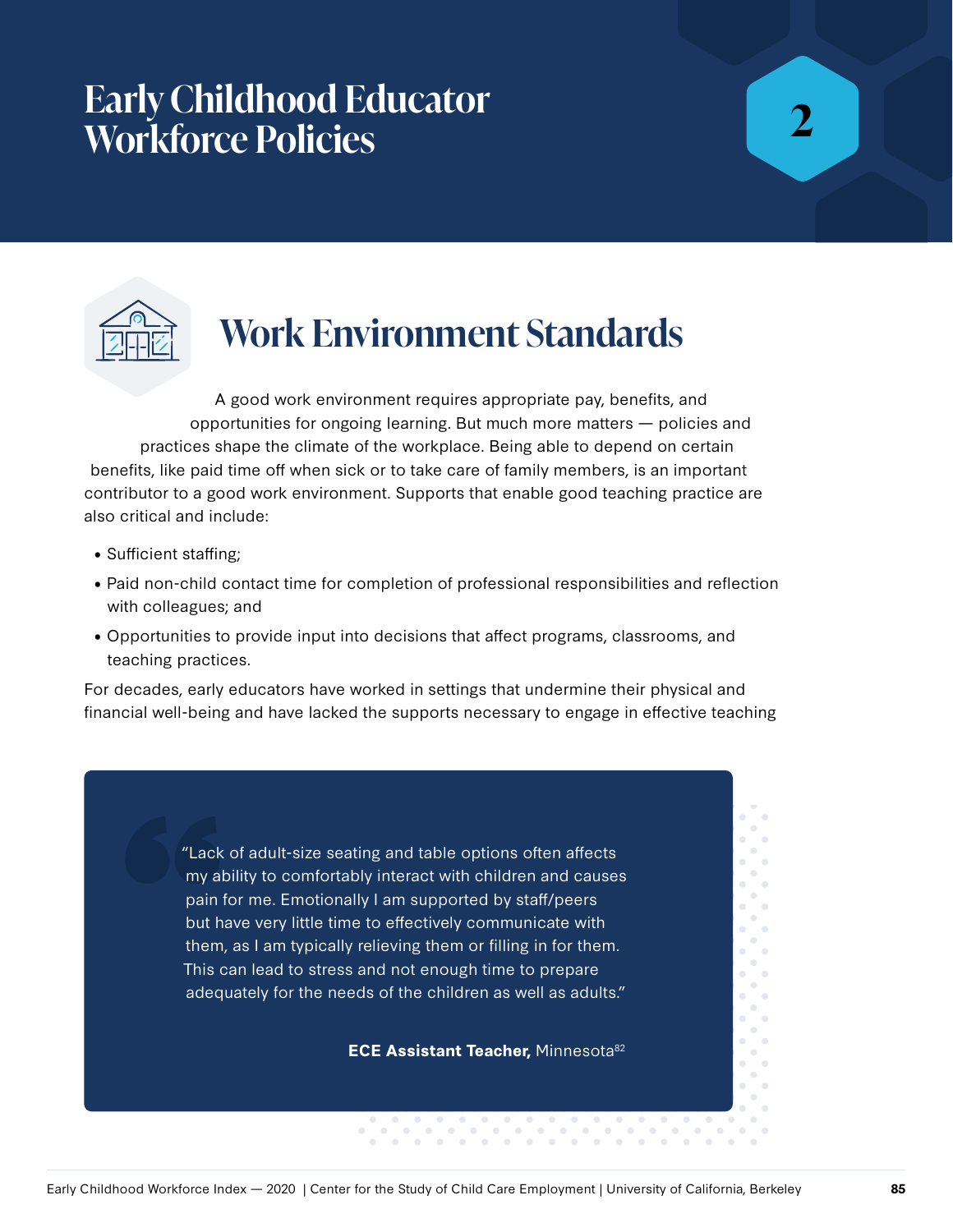(see **Early Educators Routinely Lack Teaching Supports**). The persistent absence of early educator voices in policy decisions contributes to these poor work environments. The COVID-19 pandemic has escalated the problem. Many educators face exposure to a deadly disease without adequate protections to prevent illness or to care for themselves if they are exposed or fall sick and face quarantine, while simultaneously being called upon to implement challenging new public health requirements and, in some cases, to facilitate remote learning while public schools are closed.83

The lack of national standards for early educator work environments exacerbate these challenges.84 As a consequence, it has fallen to the states to set standards, yet state-level quality improvement initiatives have consistently missed the mark when addressing workforce needs. Workforce-related standards have largely focused on increasing opportunities for education and training, with little attention paid to improving work environments and adult well-being.

The ability of Quality Rating and Improvement Systems (QRIS) as mechanisms to improve quality equitably has been questioned, $85$  yet they remain the dominant framework and strategy in states' attempts to improve quality. As states continue to use QRIS, the indicators of quality signal what elements of quality a state prioritizes, thus, it is critical to question whether a QRIS includes key work environment standards as part of the quality framework. The inclusion of work environment standards for educators in state policy and programs is an important step for prioritizing the well-being of educators, but to be clear, indicators alone cannot be the end goal: states must ensure that child care programs have the **financial resources** they need to meet these standards, whether they are providing center- or home-based care.

Additionally, the pandemic has demonstrated the critical importance of elevating health and safety provisions for the workforce. As the *Index* indicators were underway before the pandemic struck, we recognize now that these elements are a missing component to be considered for future assessments.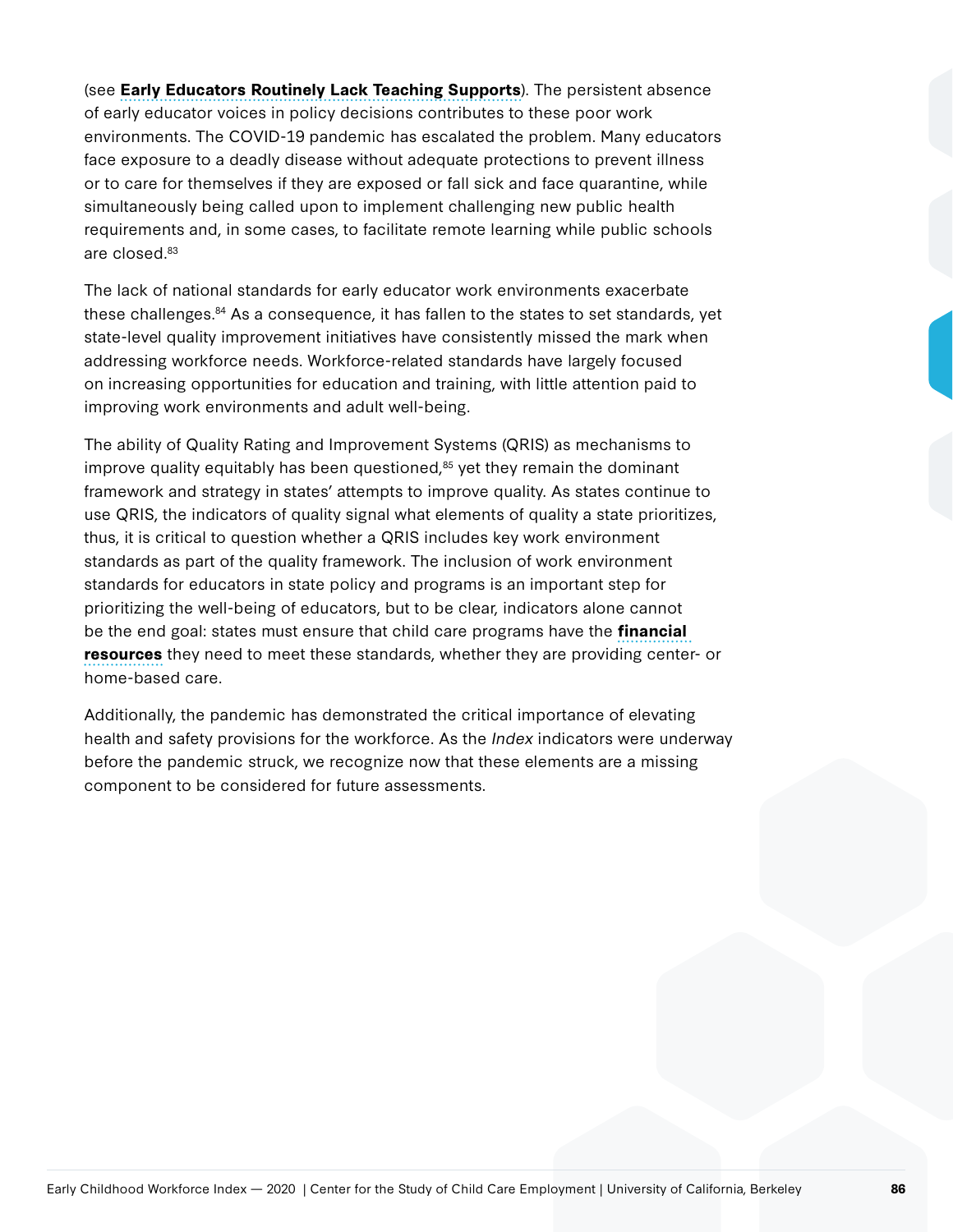### **Key Issue EARLY EDUCATORS ROUTINELY LACK TEACHING SUPPORTS**

[CSCCE's SEQUAL studies](https://cscce.berkeley.edu/topic/teacher-work-environments/sequal/teachers-voices/)  $\mathbb{Z}$  in communities with varying contexts<sup>86</sup> have repeatedly demonstrated that educators lack a range of workplace supports that influence teaching practice:

- Dedicated time for observation, planning, and reflection with colleagues;
- Materials and resources; and
- Sufficient staffing.

These teaching supports are essential for enabling teaching staff to apply their knowledge and skills. Efforts to improve or sustain program quality are undermined when such supports are missing or unreliable. Additional burdens are then placed on the already complex and demanding work of teaching, which includes responding to the varied needs of individual children.

Even in Marin County, California, one of the wealthiest communities in the country, ECE programs lack the resources to adequately support teachers. For example, only one-half (50 percent) of teaching staff reported having sufficient time each week to carefully observe children, and less than one-half (42 percent) reported that they had paid planning time during which they were not also responsible for the care of children.87 Under such conditions, staff must choose between trying to perform both of these tasks simultaneously during paid hours or doing their planning during unpaid hours.

Similarly, many staff members reported lack of access to key materials and resources: 38 percent reported that equipment and materials were either not quickly repaired or replaced when broken or that they could not regularly rely on this practice; 36 percent did not have access to or could not rely on access to technology; and 41 percent reported that their program did not provide comfortable places for adults to sit and be with children or such places were not reliably provided.<sup>88</sup>

As a result of high churn in the field and inadequate public funding for ECE services, insufficient levels of staffing impact early educators' practice and work with children in their care. In the same SEQUAL study of early educators in Marin County, slightly more than one-half (51 percent) reported staffing levels that were insufficient for providing children in their classroom with individual attention.<sup>89</sup> Additionally, more than one-fourth (27 percent) of teaching staff assessed the ability to take paid breaks during their workday as undependable, although required by law in most instances.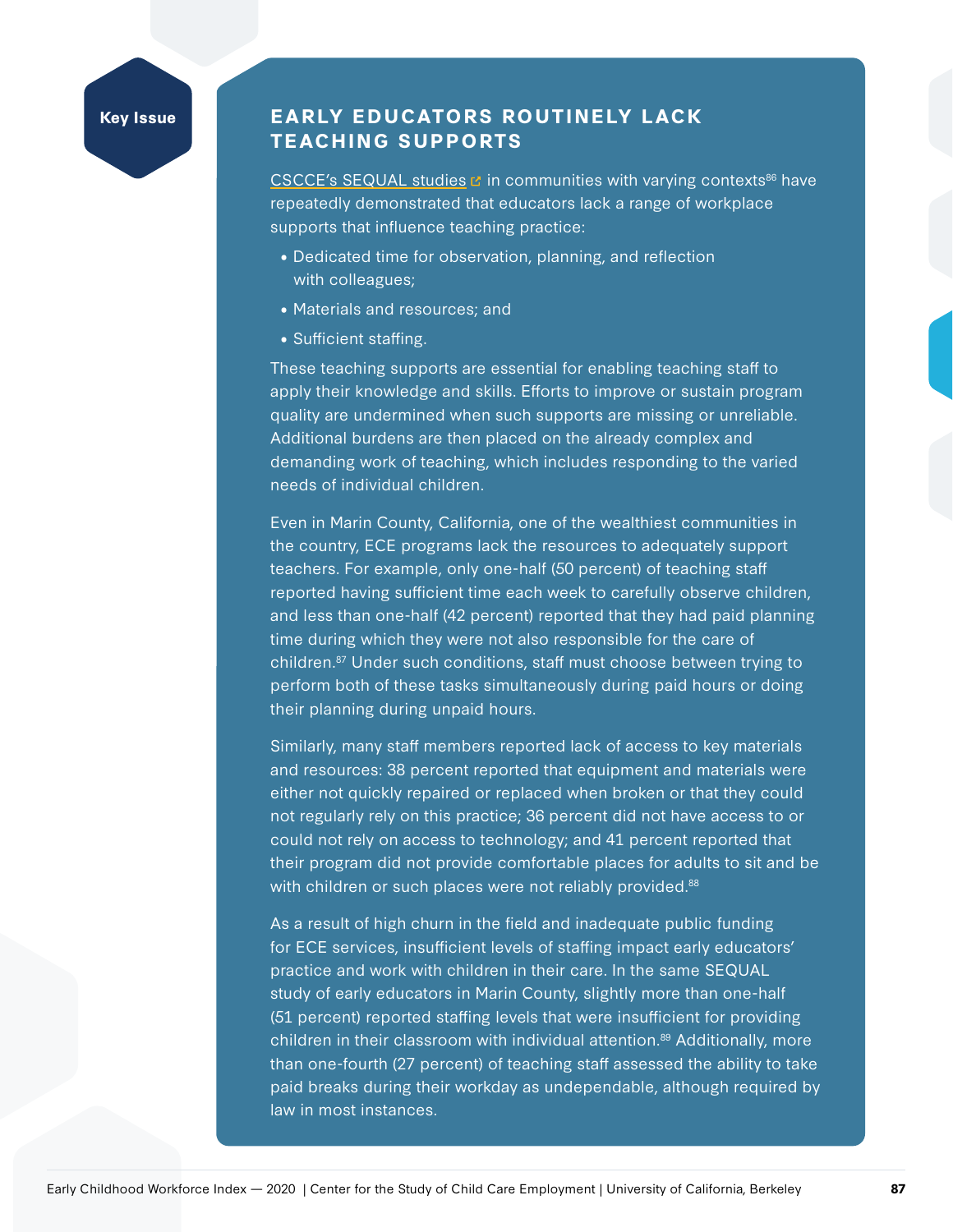

### **GOING BEYOND QRIS TO IMPROVE EDUCATOR WORK ENVIRONMENTS: STATE RESPONSES DURING COVID-19**

Many early educators were already lacking **access** to health insurance, paid family and sick leave, and other important provisions for healthy and safe work environments even prior to the start of the COVID-19 pandemic. Once the pandemic struck, the lack of these provisions became even more devastating.

From the start of the pandemic, programs struggled to access essential supplies for cleaning and sanitation as well as personal protective equipment (PPE) for staff. In a study of more than 2,000 child care programs in California in April 2020, 62 percent of programs remaining open during the pandemic had difficulty accessing these supplies.<sup>90</sup> In a follow-up study in June 2020, 38 percent of open programs continued to face difficulties accessing sufficient PPE or cleaning/sanitizing supplies. Surveys in other states have documented similar challenges.<sup>91</sup>

Some states, like South Carolina,<sup>92</sup> provided grants for purchasing PPE and other supplies while other states, like Vermont, provided assistance in accessing supplies.<sup>93</sup> In New Mexico, the state not only distributed PPE to early care and education programs, but also directly secured health care access for child care workers in recognition of their labor as an essential service: any uninsured child care workers or their family members who tested positive for COVID-19 became eligible to enroll in the New Mexico Medical Insurance Pool (NMMIP).<sup>94</sup> New Mexico was also one of the few states to provide bonus pay to early educators during the months of April-June 2020, see **Compensation & Financial Relief.**

Despite these efforts, the difference in crisis response for ECE and K-12 has been stark.<sup>95</sup> Teachers in K-12 were better able to mobilize and collectively voice their needs to challenge unsafe reopening of schools, yet the needs of early educators have largely been disregarded due to a lack of collective voice. In California, for example, efforts to open K-12 schools were reversed in response to teacher outcry, but early educators are still expected to face the same dangerous working conditions K-12 teachers rallied against. In some cases, state guidance for ECE programs has been actively dismissive and even harmful, even though such guidance was later revised. For example, initial emergency child care guidelines in Illinois stated in writing that staff should use garbage bags if protective gowns were not available, in recognition of the limited funding available to support programs.<sup>96</sup>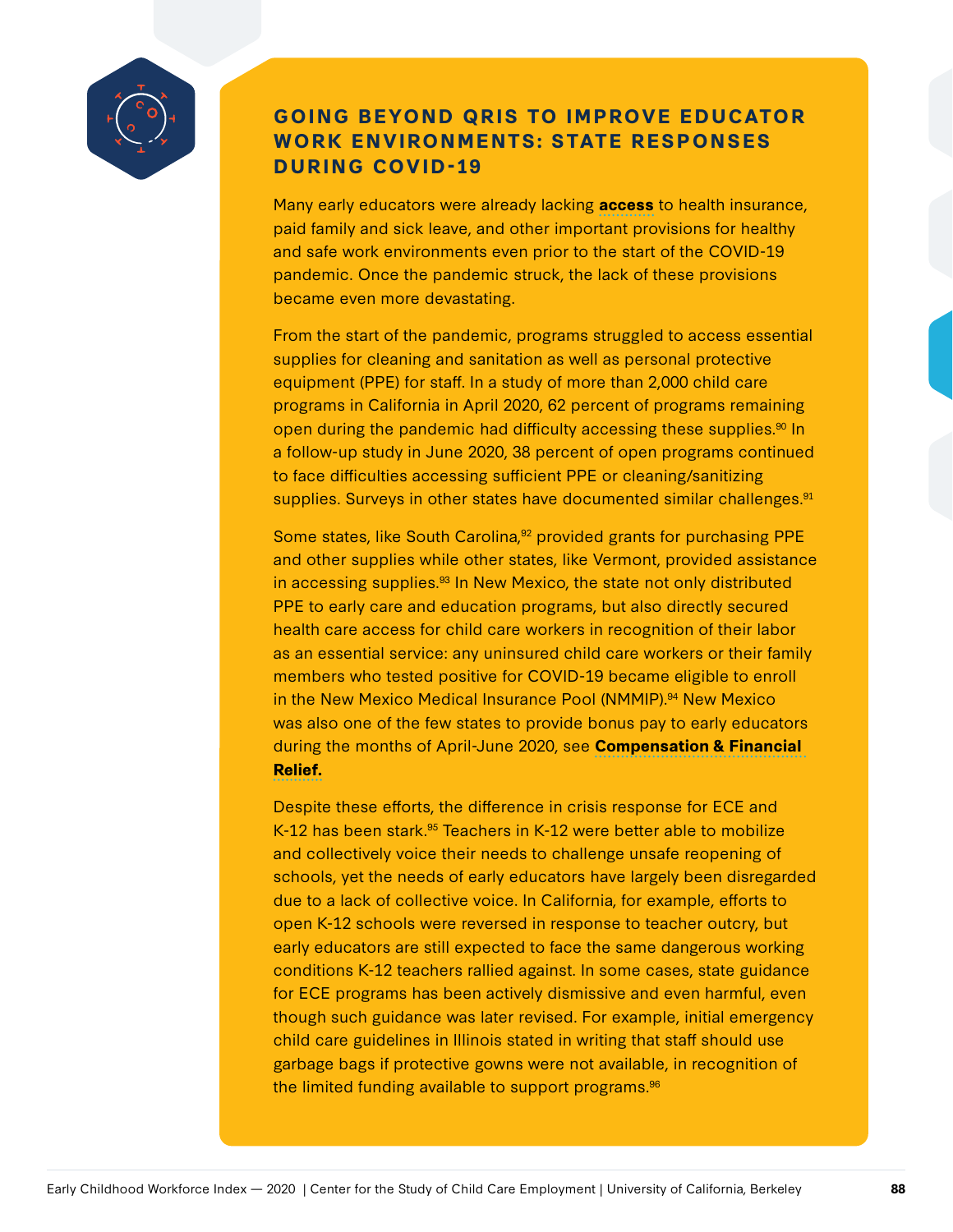## Overview of State Progress on Work Environment **Standards**



**FIGURE 3.6**

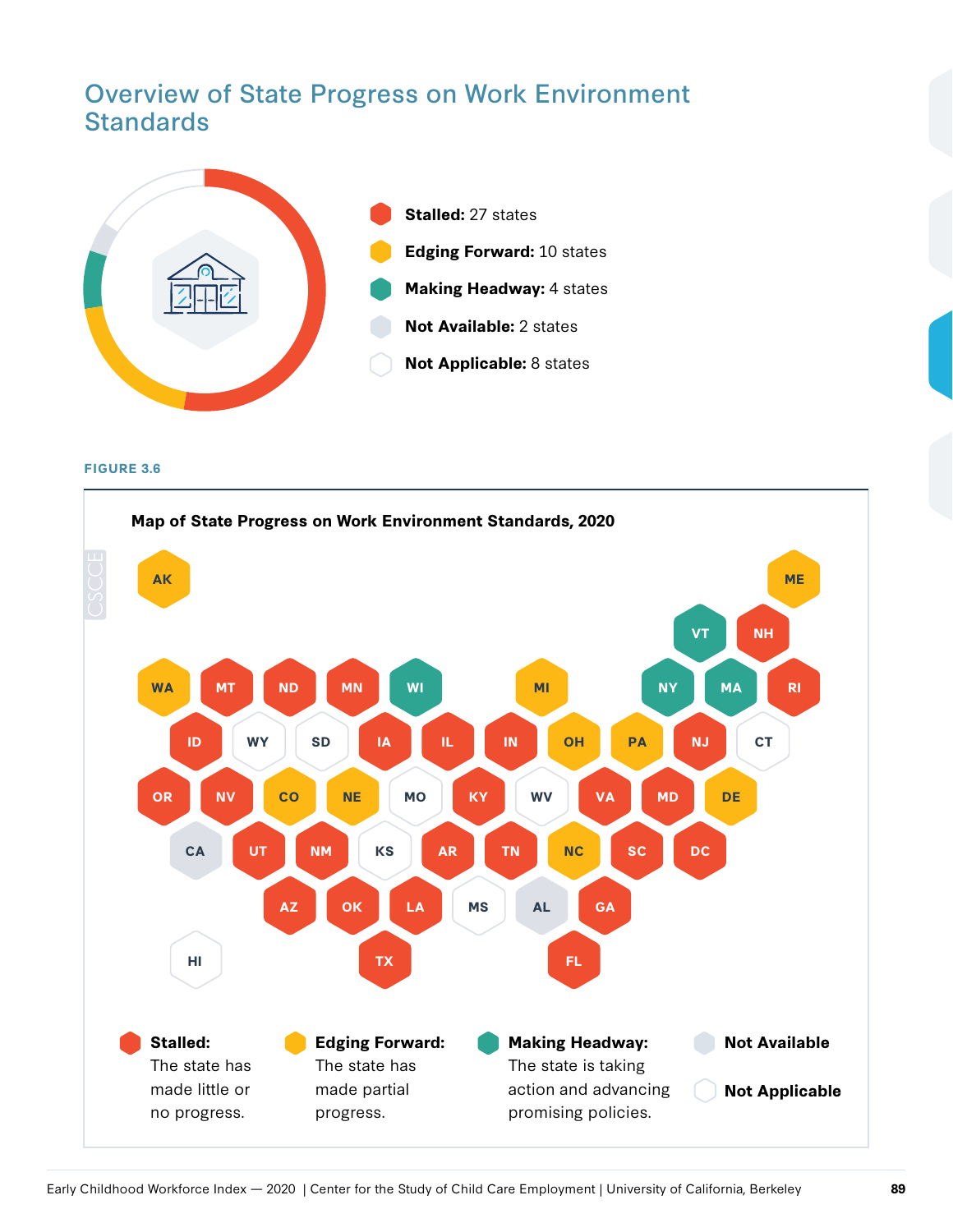In 2020, the majority of states do not include key work environment standards in their QRIS (see **Figure 3.6**) — a reality that has scarcely improved since 2018. Change primarily occurred for center-based programs, reflecting both gains and losses across all three standards: centers saw a net increase in standards related to paid professional development time (+2 states) and paid planning time (+3 states), but a net decrease by one state for salary schedules and/or benefits. Home-based programs saw no marked change since 2018, with only one state (Pennsylvania) adding a standard for paid planning and/or preparation time. As a result, only two states improved: North Carolina advanced from **stalled** to **edging forward**, and Wisconsin changed from **edging forward** to **making headway**. Another change since 2018 was the number of states that could be assessed based on data availability from the [QRIS Compendium.](https://qualitycompendium.org/) E Florida, Louisiana, and Washington, D.C., could not be assessed in 2018 but were assessed in 2020; all three received a status of **stalled**; none of them included these work environment standards in their QRIS.

#### **TABLE 3.3**

| <b>Work Environment Standards</b><br><b>Values &amp; Partial Points</b> |                       |                | <b>Maximum Points Per</b><br><b>Indicator</b> |  |  |  |
|-------------------------------------------------------------------------|-----------------------|----------------|-----------------------------------------------|--|--|--|
| In QRIS standards: Paid                                                 | Centers: Yes/No       | $\overline{2}$ | $\overline{A}$                                |  |  |  |
| professional development time                                           | Homes: Yes/No         | $\overline{2}$ |                                               |  |  |  |
| In QRIS standards: Paid                                                 | Centers: Yes/No       | 2              | $\overline{A}$                                |  |  |  |
| planning/preparation time                                               | Homes: Yes/No         | $\overline{2}$ |                                               |  |  |  |
| In QRIS standards: Salary                                               | Centers: Yes/No       | $\overline{2}$ | 4                                             |  |  |  |
| scale/benefits                                                          | Homes: Yes/No         | $\overline{2}$ |                                               |  |  |  |
| <b>Total</b>                                                            |                       | 12             |                                               |  |  |  |
| 0-4 points per category                                                 | Stalled               |                |                                               |  |  |  |
| 5-8 points per category                                                 | <b>Edging Forward</b> |                |                                               |  |  |  |
| 9-12 points per category                                                |                       |                | Making Headway                                |  |  |  |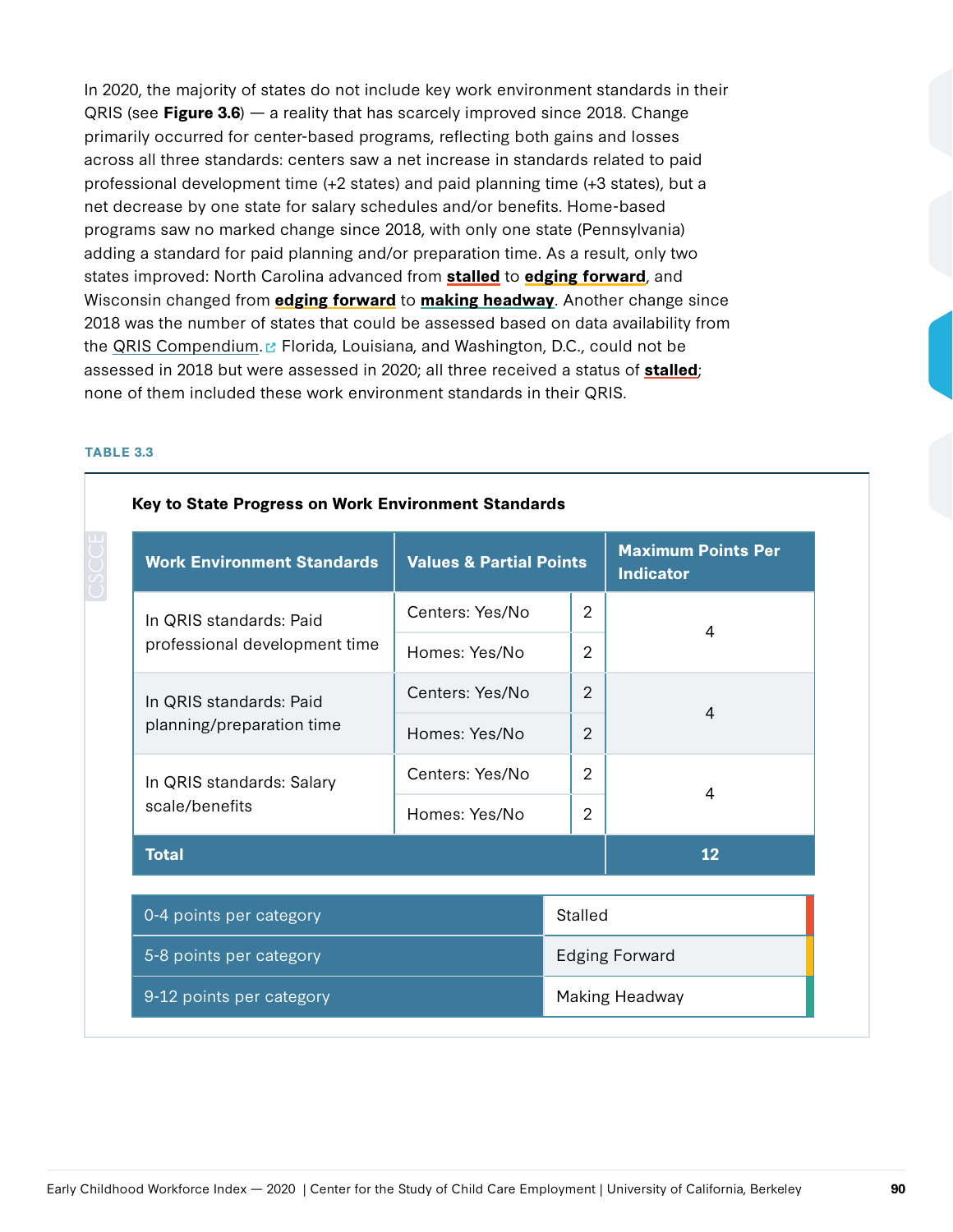#### **FIGURE 3.7**



**FIGURE 3.8**

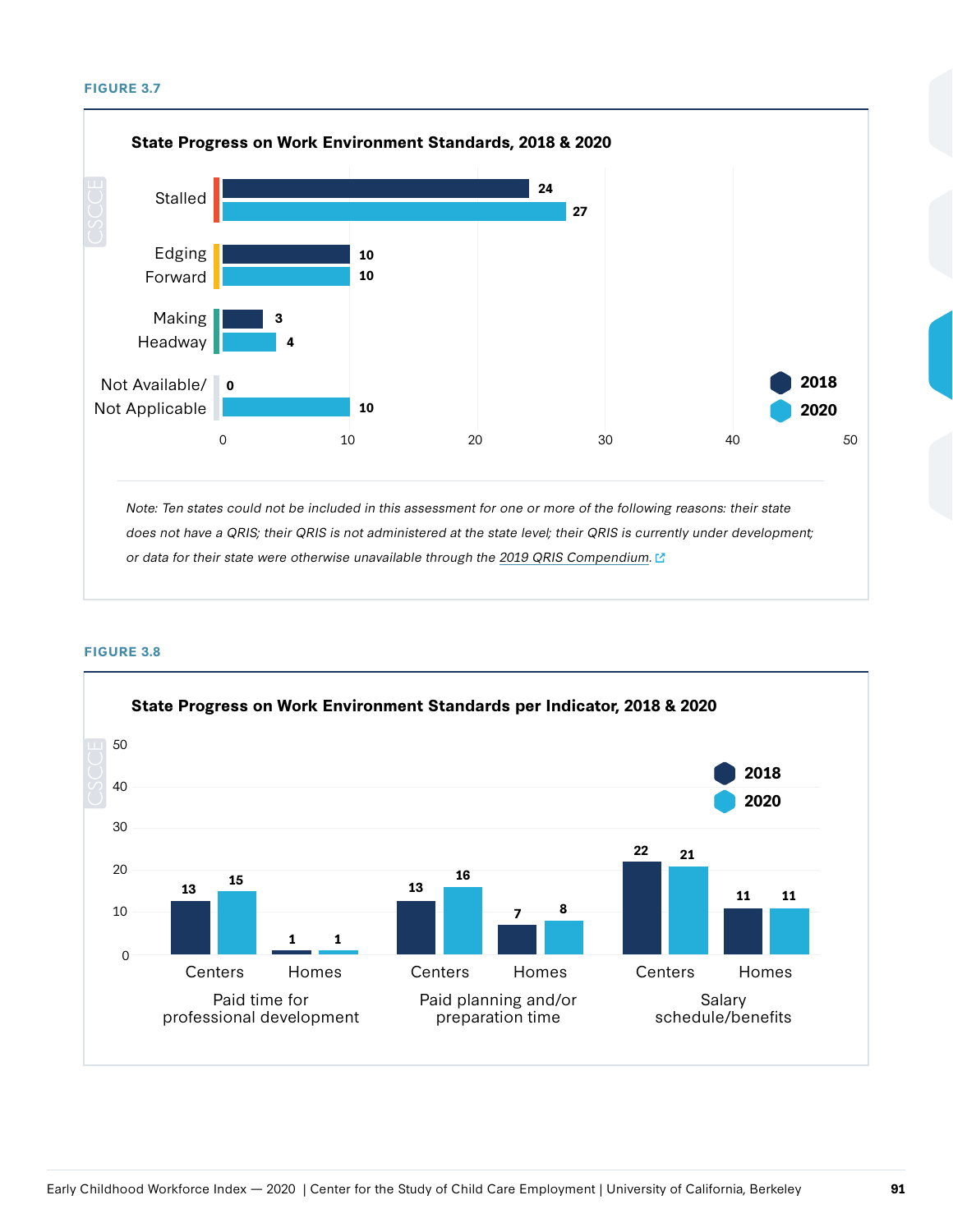## State Progress on Work Environment Standards: Indicators

#### **Indicator 1: Does a state's QRIS include standards for paid professional development time for center- and home-based programs?**

Rationale: Paid professional development enables educators to engage in reflection and collaboration with peers, which is necessary for the ongoing development of teaching practice, while receiving compensation for their time and contributions.

#### Current Status Across States

- Fifteen states include paid professional development time as a quality benchmark for center-based programs.
- Vermont is the only state that includes paid professional development time as a quality benchmark for home-based programs.

Change Over Time: Since 2018, there was a net increase of two states including paid professional development time standards for center-based programs in their QRIS: while four states (Indiana, North Carolina, North Dakota, and Wisconsin) added standards, two states (Georgia and Pennsylvania) no longer included these standards. For home-based settings, there was no change in the states that included paid professional development time between 2018 and 2020.

> "My program gives us paid planning for one hour per week. We use this time wisely but it's still insufficient for all the required planning, paperwork, and environment changes."

> > **ECE Lead Teacher, New York<sup>97</sup>**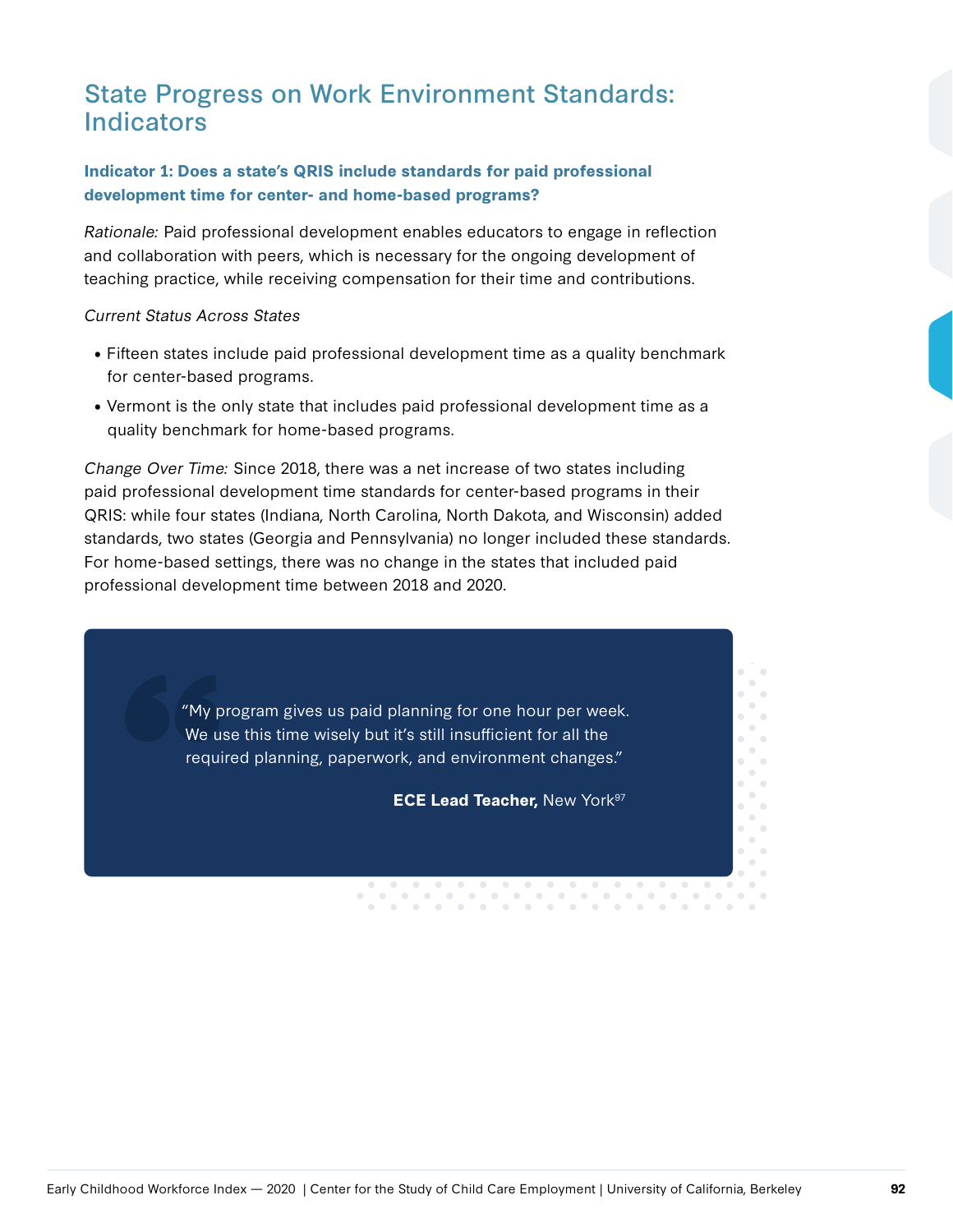#### **Indicator 2: Does a state's QRIS include standards for paid planning and/or preparation time for center- and home-based programs?**

Rationale: Paid time for teachers to plan or prepare for children's activities is essential to a high-quality service, but it is not guaranteed for early educators, many of whom must plan while simultaneously caring for children or during unpaid hours.

#### Current Status Across States

- Sixteen states include paid planning and/or preparation time as a quality benchmark for center-based programs.
- Eight states include paid planning and/or preparation time as a quality benchmark for home-based programs.

Change Over Time: Since 2018, there was a net increase of three states including paid planning and/or preparation time standards for center-based programs in their QRIS: while four states (Arkansas, Indiana, North Carolina, and South Carolina) added standards, one state (Nevada) no longer included these standards. For home-based programs, there was an increase of one additional state since 2018: Pennsylvania now includes paid planning and/or preparation time.

#### **Indicator 3: Does a state's QRIS include standards for salary scales and/or benefits for center- and home-based programs?**

Rationale: QRIS could be an opportunity to signal that  $-$  just like education levels  $$ compensation and retention are important markers of quality, but not all QRIS include standards for salary scales or benefit options (e.g., health insurance, paid sick leave, family leave, vacation/holidays) as part of their ratings. Additionally, even when QRIS include such standards, they may still lack guidelines for programs about what is appropriate (e.g., salary scales that begin at a living wage rather than the minimum wage).

#### Current Status Across States

- Twenty-one states include standards for salary scales and/or benefit options for center-based programs.
- Eleven states include standards for salary scales and/or benefit options for home-based programs.

Change Over Time: Since 2018, two states (Arkansas and New Jersey) added standards for salary scales and/or benefits for center-based programs, while three states (Arizona, Georgia, and Oklahoma) removed such standards from their QRIS, resulting in a net loss of one state. For home-based settings, there was no change since 2018.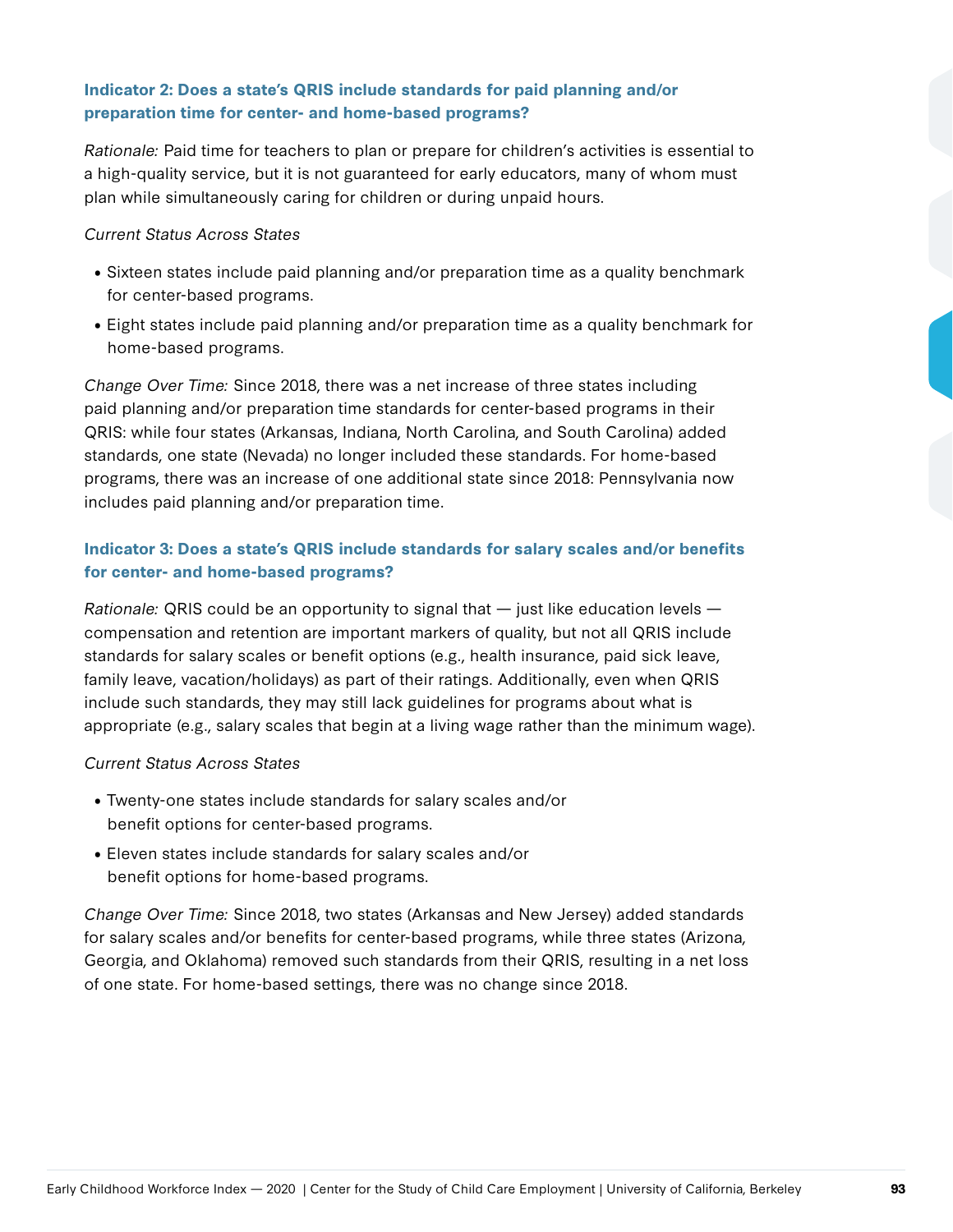

### **POLICY RECOMMENDATIONS: WORK ENVIRONMENT STANDARDS**

The pandemic has demonstrated how varied the working conditions are across the ECE system, the hazardous conditions in which educators have been expected to work, and how far afield their conditions are from those of K-12 educators. A starting place is for federal and state agencies to adopt guidelines for model workplace standards for centers and homes. An essential next step is to provide the **financial resources** that programs need to implement those standards.

Actions that can be taken in this regard include:

- Adopt workplace standards, such as guidance on appropriate levels of paid planning time, which are necessary for educators to engage in professional practice to support children's learning and to alleviate conditions that cause educator stress.
	- o Use existing models, such as the International Labour Organization Policy [Guidelines](https://www.ilo.org/wcmsp5/groups/public/---ed_dialogue/---sector/documents/normativeinstrument/wcms_236528.pdf)  $\Box$  and the U.S.-based [Model Work Standards for Centers and Homes.](https://cscce.berkeley.edu/creating-better-child-care-jobs-model-work-standards/)  $\Box$
	- Develop intentional mechanisms to engage educators as influential partners in the process of developing workplace standards to ensure these standards reflect their needs and experiences.
	- In partnership with educators, assess and update definitions of quality, licensing, and competencies to include adopted workplace standards, with the goal of implementing equitable standards across programs. Recognize and remedy the racial and class inequities embedded in quality rating systems by providing sufficient public funding for all programs to meet standards.
	- Provide financial resources and technical assistance to enable programs to implement standards in a reasonable period of time and to sustain compliance with these standards over time.
	- Require all programs that receive public funding to complete training on the standards and to complete an annual self-assessment and improvement plan.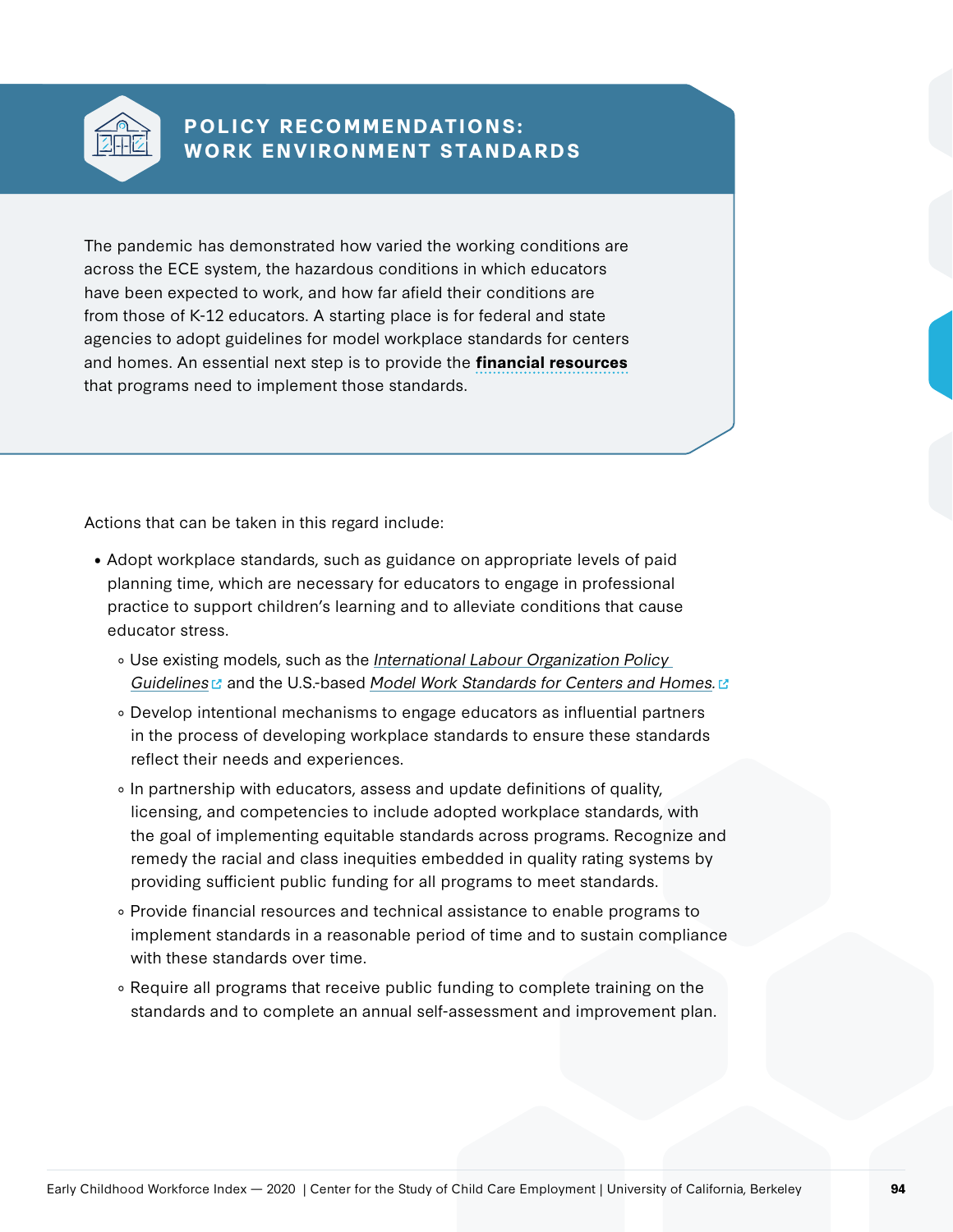- Identify and implement strategies for ECE teachers, faculty, quality improvement staff and other stakeholders to learn about work environment issues, including via technical assistance, professional development, and teacher and leader preparation programs.
- Establish the right of all ECE staff to organize/ join a union. Unions can serve as a way for the people doing the work to monitor working conditions and can provide a safe channel to report unsafe or problem conditions.
- Ensure protections are in place for workers who report workplace or regulatory violations (e.g., [California's whistleblowing law](https://leginfo.legislature.ca.gov/faces/codes_displayText.xhtml?lawCode=HSC&division=2.&title=&part=&chapter=3.4.&article=3.)  $\mathbb{Z}$ ), and that all educators are aware of and informed about their rights, including state laws around occupational health and safety.
- Regularly collect data from early educators to assess how they experience work environment standards.
- In addition, as long as educators continue to work in emergency conditions in which they are risking their lives, states should **immediately** provide:
	- PPE and sanitizing supplies that educators need for themselves and for the children in their care;
	- Free access to COVID-19 testing and priority access to vaccines;
	- Guaranteed paid sick leave if educators must quarantine because of a positive test or exposure to the virus or if they become symptomatic;
	- Guaranteed health coverage for educators and family members in their household; and
	- Guaranteed pay of no less than the locally assessed living wage.



### **International and U.S. Models for Adopting Early Educator Work Environment Standards**

More than two decades ago, early educators in center- and home-based programs led an effort to articulate standards for their work environments to support their teaching practice. Recently updated, the [Model Work Standards for](https://cscce.berkeley.edu/creating-better-child-care-jobs-model-work-standards/)  [Centers and Homes](https://cscce.berkeley.edu/creating-better-child-care-jobs-model-work-standards/)  $\mathfrak c$  continue to provide a vision for ensuring ECE teachers' rights and needs are met throughout the United States.<sup>98</sup>

Internationally, the importance of teacher work environments for quality early care and education is increasingly recognized. In 2014, the International Labour Organization (ILO) published [Policy](https://www.ilo.org/wcmsp5/groups/public/@ed_dialogue/@sector/documents/normativeinstrument/wcms_236528~1.pdf)  [Guidelines on the Promotion of Decent](https://www.ilo.org/wcmsp5/groups/public/@ed_dialogue/@sector/documents/normativeinstrument/wcms_236528~1.pdf)  [Work for Early Childhood Education](https://www.ilo.org/wcmsp5/groups/public/@ed_dialogue/@sector/documents/normativeinstrument/wcms_236528~1.pdf)  [Personnel](https://www.ilo.org/wcmsp5/groups/public/@ed_dialogue/@sector/documents/normativeinstrument/wcms_236528~1.pdf)  $\mathbb{Z}$  – the first international text to specifically articulate standards for the work environments of early educators.<sup>99</sup> In 2018, the Organisation for Economic Cooperation and Development (OECD) conducted the [first international survey](https://www.oecd-ilibrary.org/education/providing-quality-early-childhood-education-and-care_301005d1-en)  $\mathbb Z$ focused on the ECE workforce, including information on the quality of their work environments and work-related stress.100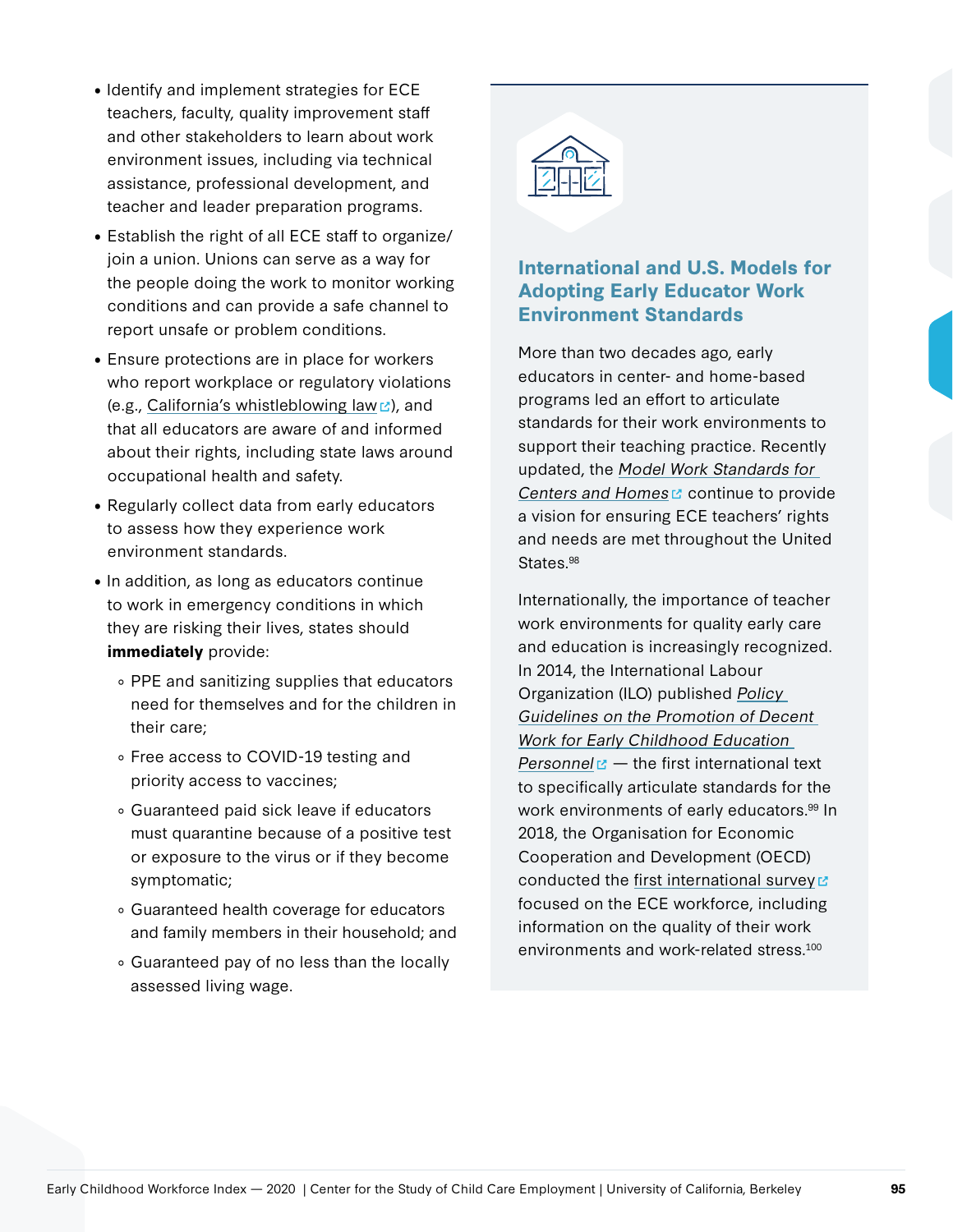|                         | <b>Paid Time for</b><br><b>Professional</b><br><b>Development</b> |                          | <b>Paid Planning and/or</b><br><b>Preparation Time</b> |                          | <b>Salary Schedule/</b><br><b>Benefits</b> |                          |                         |  |
|-------------------------|-------------------------------------------------------------------|--------------------------|--------------------------------------------------------|--------------------------|--------------------------------------------|--------------------------|-------------------------|--|
| <b>State</b>            | <b>Centers</b>                                                    | <b>Homes</b>             | <b>Centers</b>                                         | <b>Homes</b>             | <b>Centers</b>                             | <b>Homes</b>             | 2020<br><b>Progress</b> |  |
| Alabama                 | Not<br>Available                                                  | <b>Not</b><br>Available  | <b>Not</b><br>Available                                | Not<br>Available         | <b>Not</b><br>Available                    | <b>Not</b><br>Available  | Not<br>Available        |  |
| Alaska                  | Yes                                                               | No                       | Yes                                                    | No                       | Yes                                        | No                       | Edging<br>Forward       |  |
| Arizona                 | No                                                                | No                       | No                                                     | No                       | No                                         | No                       | Stalled                 |  |
| Arkansas                | No                                                                | No                       | Yes                                                    | No                       | Yes                                        | <b>No</b>                | Stalled                 |  |
| California              | Not<br>Available                                                  | <b>Not</b><br>Available  | <b>Not</b><br>Available                                | Not<br>Available         | Not<br>Available                           | <b>Not</b><br>Available  | <b>Not</b><br>Available |  |
| Colorado                | Yes                                                               | No                       | Yes                                                    | <b>No</b>                | Yes                                        | No                       | Edging<br>Forward       |  |
| Connecticut             | Not<br>Applicable                                                 | <b>Not</b><br>Applicable | <b>Not</b><br>Applicable                               | <b>Not</b><br>Applicable | <b>Not</b><br>Applicable                   | <b>Not</b><br>Applicable | Not<br>Applicable       |  |
| Delaware                | No                                                                | No                       | Yes                                                    | Yes                      | Yes                                        | Yes                      | Edging<br>Forward       |  |
| District of<br>Columbia | No                                                                | No                       | No                                                     | No                       | No                                         | No                       | Stalled                 |  |
| Florida                 | No                                                                | No                       | <b>No</b>                                              | No                       | <b>No</b>                                  | <b>No</b>                | Stalled                 |  |
| Georgia                 | No                                                                | No                       | No                                                     | No                       | No                                         | No                       | Stalled                 |  |
| Hawaii                  | Not<br>Applicable                                                 | Not<br>Applicable        | Not<br>Applicable                                      | Not<br>Applicable        | Not<br>Applicable                          | Not<br>Applicable        | Not<br>Applicable       |  |
| Idaho                   | No                                                                | No                       | No                                                     | No                       | No                                         | No                       | Stalled                 |  |
| Illinois                | No                                                                | No                       | No                                                     | No                       | No                                         | <b>No</b>                | Stalled                 |  |
| Indiana                 | Yes                                                               | No                       | Yes                                                    | No                       | No                                         | No                       | Stalled                 |  |
| lowa                    | No                                                                | No                       | No                                                     | No                       | No                                         | No                       | Stalled                 |  |
| Kansas                  | Not<br>Applicable                                                 | Not<br>Applicable        | Not<br>Applicable                                      | Not<br>Applicable        | Not<br>Applicable                          | Not<br>Applicable        | Not<br>Applicable       |  |

#### **Progress on Work Environment Standards, by State/Territory, 2020**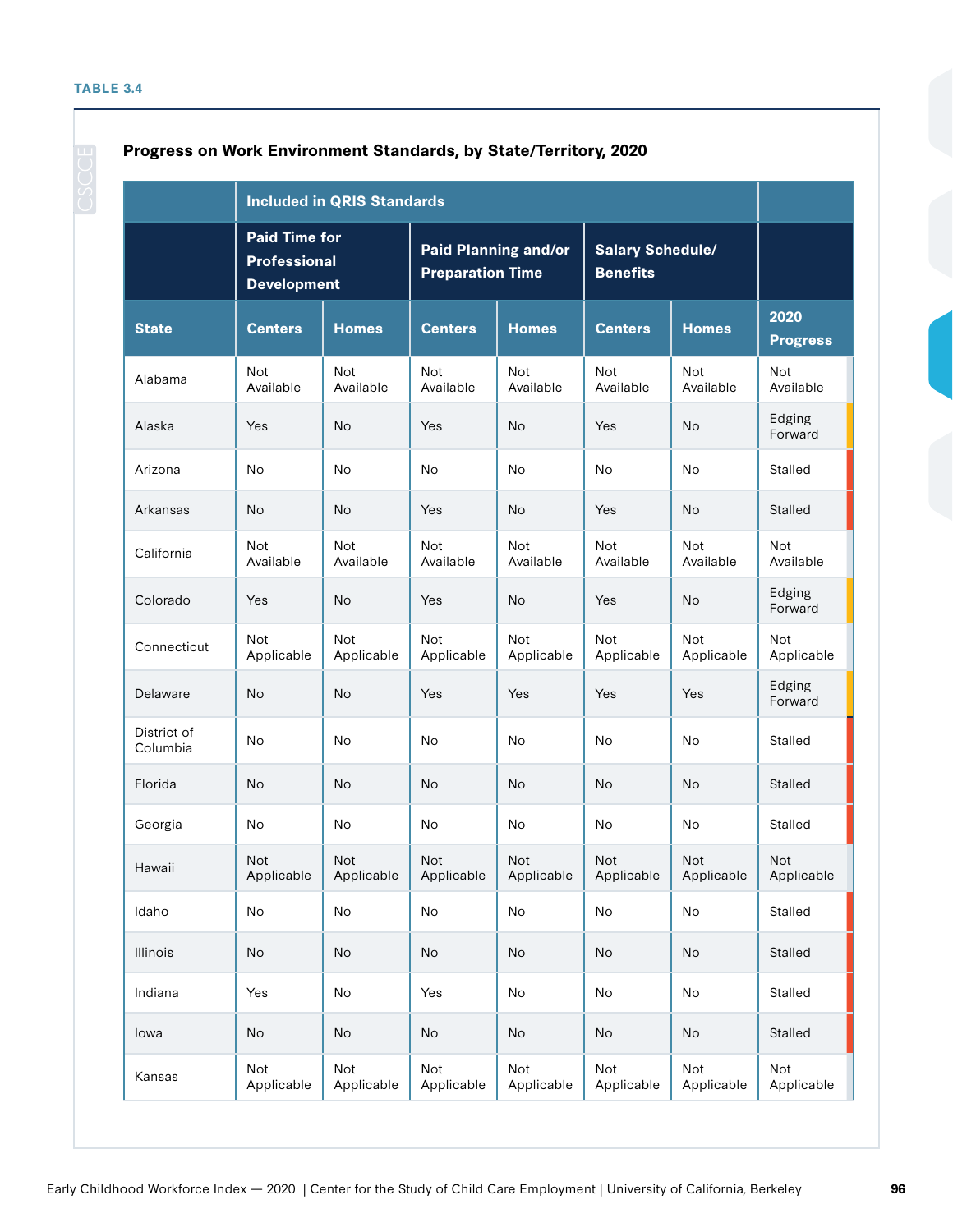#### **TABLE 3.4 CONTINUED**

| <b>Included in QRIS Standards</b> |                                                                   |                          |                                                 |                          |                                            |                          |                          |  |
|-----------------------------------|-------------------------------------------------------------------|--------------------------|-------------------------------------------------|--------------------------|--------------------------------------------|--------------------------|--------------------------|--|
|                                   | <b>Paid Time for</b><br><b>Professional</b><br><b>Development</b> |                          | Paid Planning and/or<br><b>Preparation Time</b> |                          | <b>Salary Schedule/</b><br><b>Benefits</b> |                          |                          |  |
| <b>State</b>                      | <b>Centers</b>                                                    | <b>Homes</b>             | <b>Centers</b>                                  | <b>Homes</b>             | <b>Centers</b>                             | <b>Homes</b>             | 2020<br><b>Progress</b>  |  |
| Kentucky                          | No                                                                | <b>No</b>                | No                                              | <b>No</b>                | Yes                                        | <b>No</b>                | <b>Stalled</b>           |  |
| Louisiana                         | No                                                                | <b>Not</b><br>Applicable | No                                              | <b>Not</b><br>Applicable | No                                         | <b>Not</b><br>Applicable | Stalled                  |  |
| Maine                             | No                                                                | No                       | Yes                                             | No                       | Yes                                        | Yes                      | Edging<br>Forward        |  |
| Maryland                          | No                                                                | No                       | No                                              | No                       | Yes                                        | Yes                      | Stalled                  |  |
| Massachusetts                     | Yes                                                               | No                       | Yes                                             | Yes                      | Yes                                        | Yes                      | Making<br>Headway        |  |
| Michigan                          | Yes                                                               | <b>No</b>                | No                                              | No                       | Yes                                        | Yes                      | Edging<br>Forward        |  |
| Minnesota                         | No                                                                | No                       | No                                              | No                       | <b>No</b>                                  | No                       | Stalled                  |  |
| Mississippi                       | Not<br>Applicable                                                 | <b>Not</b><br>Applicable | <b>Not</b><br>Applicable                        | <b>Not</b><br>Applicable | <b>Not</b><br>Applicable                   | <b>Not</b><br>Applicable | <b>Not</b><br>Applicable |  |
| Missouri                          | <b>Not</b><br>Applicable                                          | <b>Not</b><br>Applicable | <b>Not</b><br>Applicable                        | <b>Not</b><br>Applicable | <b>Not</b><br>Applicable                   | <b>Not</b><br>Applicable | <b>Not</b><br>Applicable |  |
| Montana                           | No                                                                | <b>No</b>                | <b>No</b>                                       | <b>No</b>                | No                                         | No                       | <b>Stalled</b>           |  |
| Nebraska                          | Yes                                                               | No                       | No                                              | No                       | Yes                                        | Yes                      | Edging<br>Forward        |  |
| Nevada                            | No                                                                | No                       | No                                              | $\mathsf{No}$            | Yes                                        | $\mathsf{No}$            | Stalled                  |  |
| New<br>Hampshire                  | No                                                                | No                       | No                                              | No                       | Yes                                        | Yes                      | <b>Stalled</b>           |  |
| New Jersey                        | Yes                                                               | No                       | No                                              | No                       | Yes                                        | No                       | Stalled                  |  |
| New Mexico                        | No                                                                | No                       | Yes                                             | Yes                      | No                                         | No                       | Stalled                  |  |
| New York                          | Yes                                                               | No                       | Yes                                             | Yes                      | Yes                                        | Yes                      | Making<br>Headway        |  |
| North Carolina                    | Yes                                                               | No                       | Yes                                             | No                       | Yes                                        | No                       | Edging<br>Forward        |  |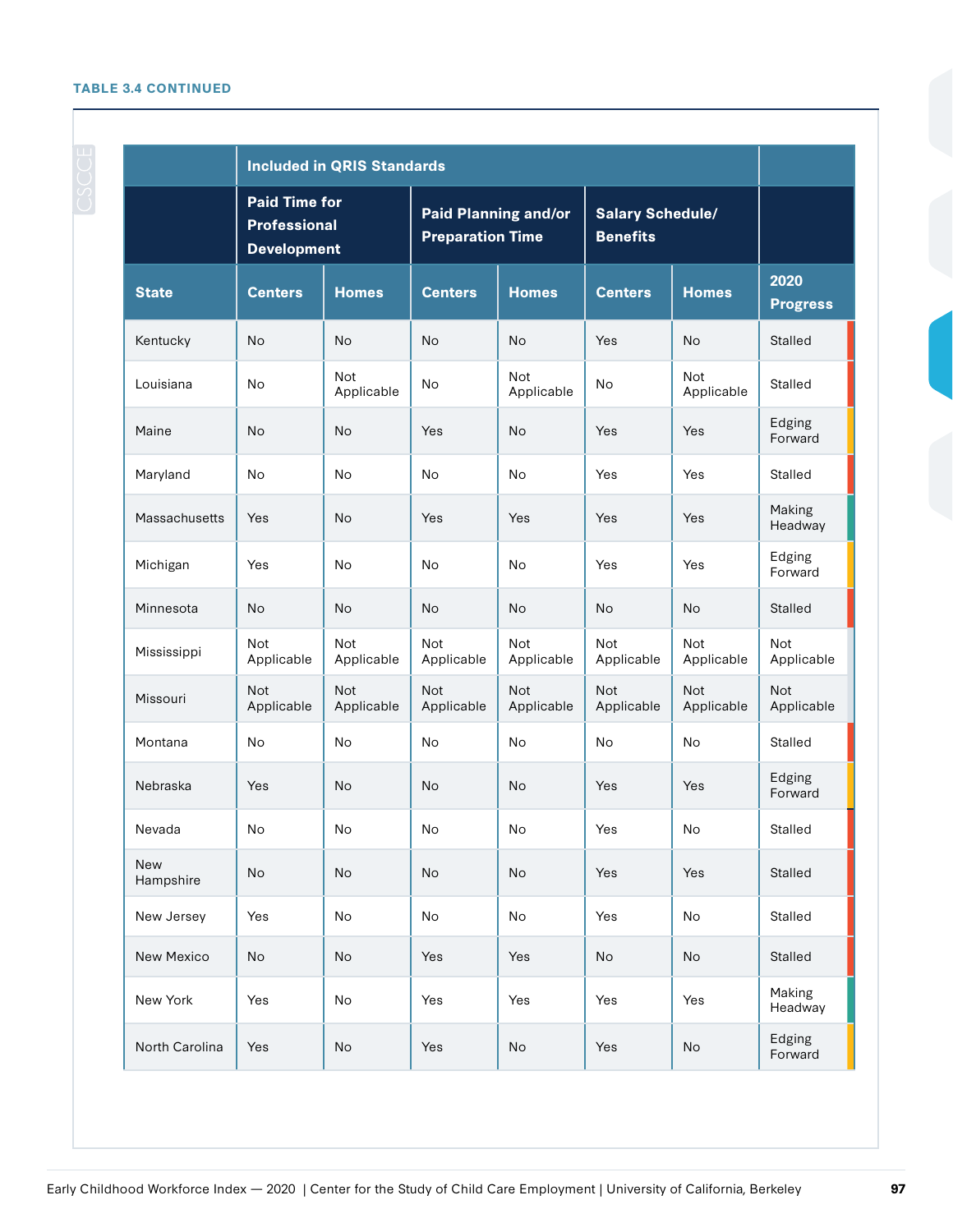#### **TABLE 3.4 CONTINUED**

|                | <b>Included in QRIS Standards</b>                                 |                          |                                                        |                          |                                            |                          |                          |  |
|----------------|-------------------------------------------------------------------|--------------------------|--------------------------------------------------------|--------------------------|--------------------------------------------|--------------------------|--------------------------|--|
|                | <b>Paid Time for</b><br><b>Professional</b><br><b>Development</b> |                          | <b>Paid Planning and/or</b><br><b>Preparation Time</b> |                          | <b>Salary Schedule/</b><br><b>Benefits</b> |                          |                          |  |
| <b>State</b>   | <b>Centers</b>                                                    | <b>Homes</b>             | <b>Centers</b>                                         | <b>Homes</b>             | <b>Centers</b>                             | <b>Homes</b>             | 2020<br><b>Progress</b>  |  |
| North Dakota   | Yes                                                               | <b>No</b>                | <b>No</b>                                              | No                       | No                                         | <b>No</b>                | Stalled                  |  |
| Ohio           | Yes                                                               | <b>No</b>                | Yes                                                    | No                       | Yes                                        | <b>No</b>                | Edging<br>Forward        |  |
| Oklahoma       | No                                                                | No                       | No                                                     | No                       | No                                         | No                       | <b>Stalled</b>           |  |
| Oregon         | <b>No</b>                                                         | <b>No</b>                | <b>No</b>                                              | <b>No</b>                | Yes                                        | Yes                      | Stalled                  |  |
| Pennsylvania   | No                                                                | No                       | Yes                                                    | Yes                      | Yes                                        | Yes                      | Edging<br>Forward        |  |
| Rhode Island   | <b>No</b>                                                         | <b>No</b>                | <b>No</b>                                              | <b>No</b>                | <b>No</b>                                  | <b>No</b>                | Stalled                  |  |
| South Carolina | <b>No</b>                                                         | No                       | Yes                                                    | No                       | No                                         | No                       | Stalled                  |  |
| South Dakota   | <b>Not</b><br>Applicable                                          | <b>Not</b><br>Applicable | <b>Not</b><br>Applicable                               | <b>Not</b><br>Applicable | <b>Not</b><br>Applicable                   | <b>Not</b><br>Applicable | <b>Not</b><br>Applicable |  |
| Tennessee      | Yes                                                               | <b>No</b>                | <b>No</b>                                              | No                       | Yes                                        | No                       | <b>Stalled</b>           |  |
| Texas          | No                                                                | <b>No</b>                | <b>No</b>                                              | <b>No</b>                | <b>No</b>                                  | <b>No</b>                | <b>Stalled</b>           |  |
| Utah           | No                                                                | No                       | No                                                     | No                       | No                                         | No                       | Stalled                  |  |
| Vermont        | Yes                                                               | Yes                      | Yes                                                    | Yes                      | Yes                                        | <b>No</b>                | Making<br>Headway        |  |
| Virginia       | No                                                                | No                       | No                                                     | No                       | No                                         | No                       | <b>Stalled</b>           |  |
| Washington     | Yes                                                               | No                       | Yes                                                    | Yes                      | No                                         | No                       | Edging<br>Forward        |  |
| West Virginia  | Not<br>Applicable                                                 | Not<br>Applicable        | <b>Not</b><br>Applicable                               | <b>Not</b><br>Applicable | <b>Not</b><br>Applicable                   | <b>Not</b><br>Applicable | <b>Not</b><br>Applicable |  |
| Wisconsin      | Yes                                                               | No                       | Yes                                                    | Yes                      | Yes                                        | Yes                      | Making<br>Headway        |  |
| Wyoming        | Not<br>Applicable                                                 | Not<br>Applicable        | <b>Not</b><br>Applicable                               | <b>Not</b><br>Applicable | <b>Not</b><br>Applicable                   | <b>Not</b><br>Applicable | <b>Not</b><br>Applicable |  |
| <b>Total</b>   | 15                                                                | $\mathbf 1$              | 16                                                     | 8                        | 21                                         | 11                       |                          |  |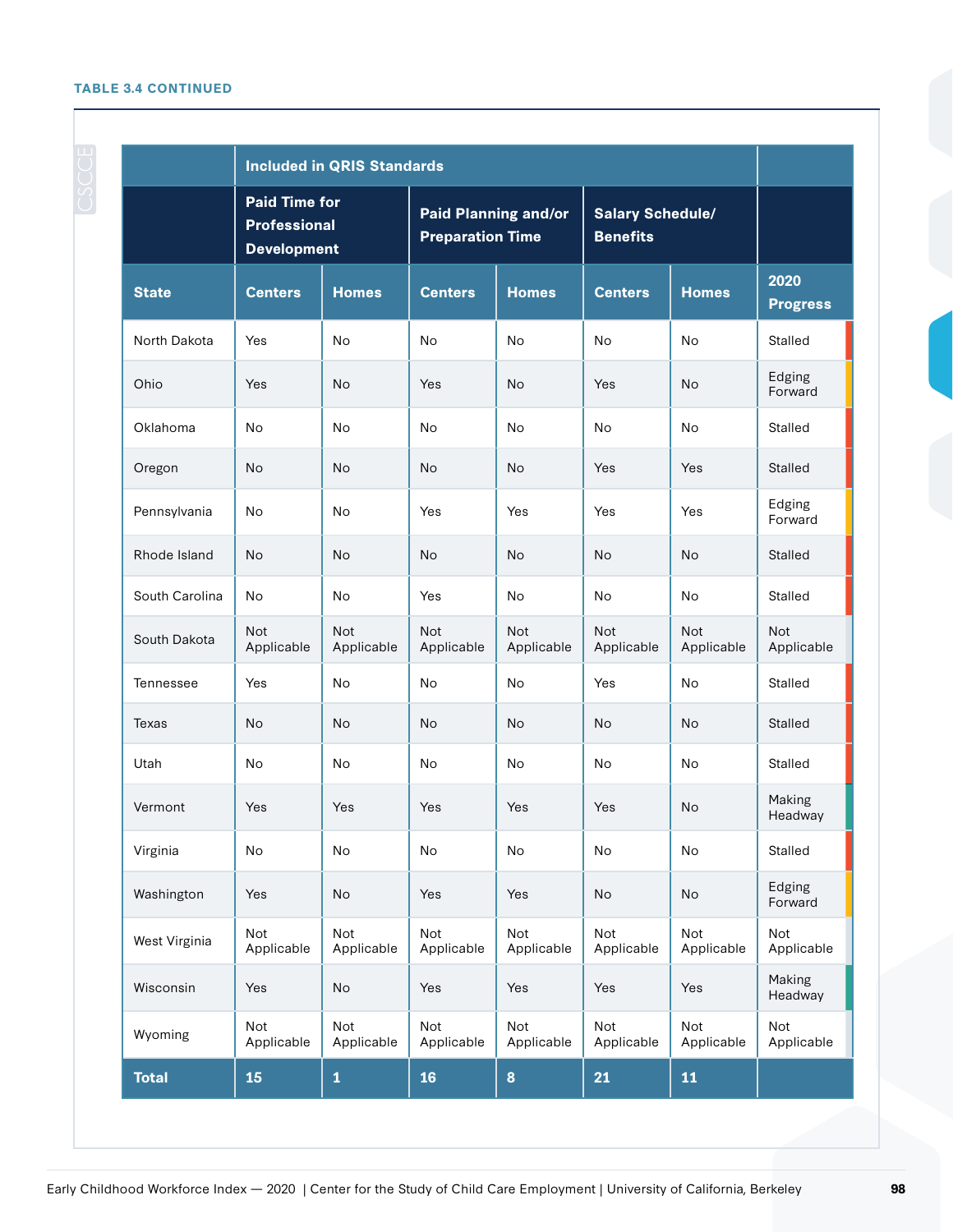#### **TABLE 3.4 CONTINUED**

|                                | <b>Included in QRIS Standards</b>                                 |                   |                                                        |                   |                                            |                          |                         |  |
|--------------------------------|-------------------------------------------------------------------|-------------------|--------------------------------------------------------|-------------------|--------------------------------------------|--------------------------|-------------------------|--|
|                                | <b>Paid Time for</b><br><b>Professional</b><br><b>Development</b> |                   | <b>Paid Planning and/or</b><br><b>Preparation Time</b> |                   | <b>Salary Schedule/</b><br><b>Benefits</b> |                          |                         |  |
| <b>Territory</b>               | <b>Centers</b>                                                    | <b>Homes</b>      | <b>Centers</b>                                         | <b>Homes</b>      | <b>Centers</b>                             | <b>Homes</b>             | 2020<br><b>Progress</b> |  |
| American                       | <b>Not</b>                                                        | Not               | <b>Not</b>                                             | <b>Not</b>        | <b>Not</b>                                 | <b>Not</b>               | Not                     |  |
| Samoa                          | Applicable                                                        | Applicable        | Applicable                                             | Applicable        | Applicable                                 | Applicable               | Applicable              |  |
| Guam                           | <b>Not</b>                                                        | <b>Not</b>        | <b>Not</b>                                             | <b>Not</b>        | <b>Not</b>                                 | <b>Not</b>               | <b>Not</b>              |  |
|                                | Applicable                                                        | Applicable        | Applicable                                             | Applicable        | Applicable                                 | Applicable               | Applicable              |  |
| Northern<br>Mariana<br>Islands | Not<br>Applicable                                                 | Not<br>Applicable | <b>Not</b><br>Applicable                               | Not<br>Applicable | <b>Not</b><br>Applicable                   | <b>Not</b><br>Applicable | Not<br>Applicable       |  |
| Puerto Rico                    | <b>Not</b>                                                        | <b>Not</b>        | <b>Not</b>                                             | <b>Not</b>        | <b>Not</b>                                 | <b>Not</b>               | <b>Not</b>              |  |
|                                | Available                                                         | Available         | Available                                              | Available         | Available                                  | Available                | Available               |  |
| U.S. Virgin                    | <b>Not</b>                                                        | Not               | <b>Not</b>                                             | <b>Not</b>        | <b>Not</b>                                 | Not                      | Not                     |  |
| Islands                        | Applicable                                                        | Applicable        | Applicable                                             | Applicable        | Applicable                                 | Applicable               | Applicable              |  |

Note: Ten states and all five territories could not be included in this assessment. States/territories that do not have a QRIS or whose QRIS is a pilot or under development have been labeled "Not Applicable." Fully implemented QRIS that are not administered at the state/territory level or for which data were otherwise unavailable through the 2019 QRIS [Compendium](https://qualitycompendium.org/) <sup>"</sup> are labeled "Not Available".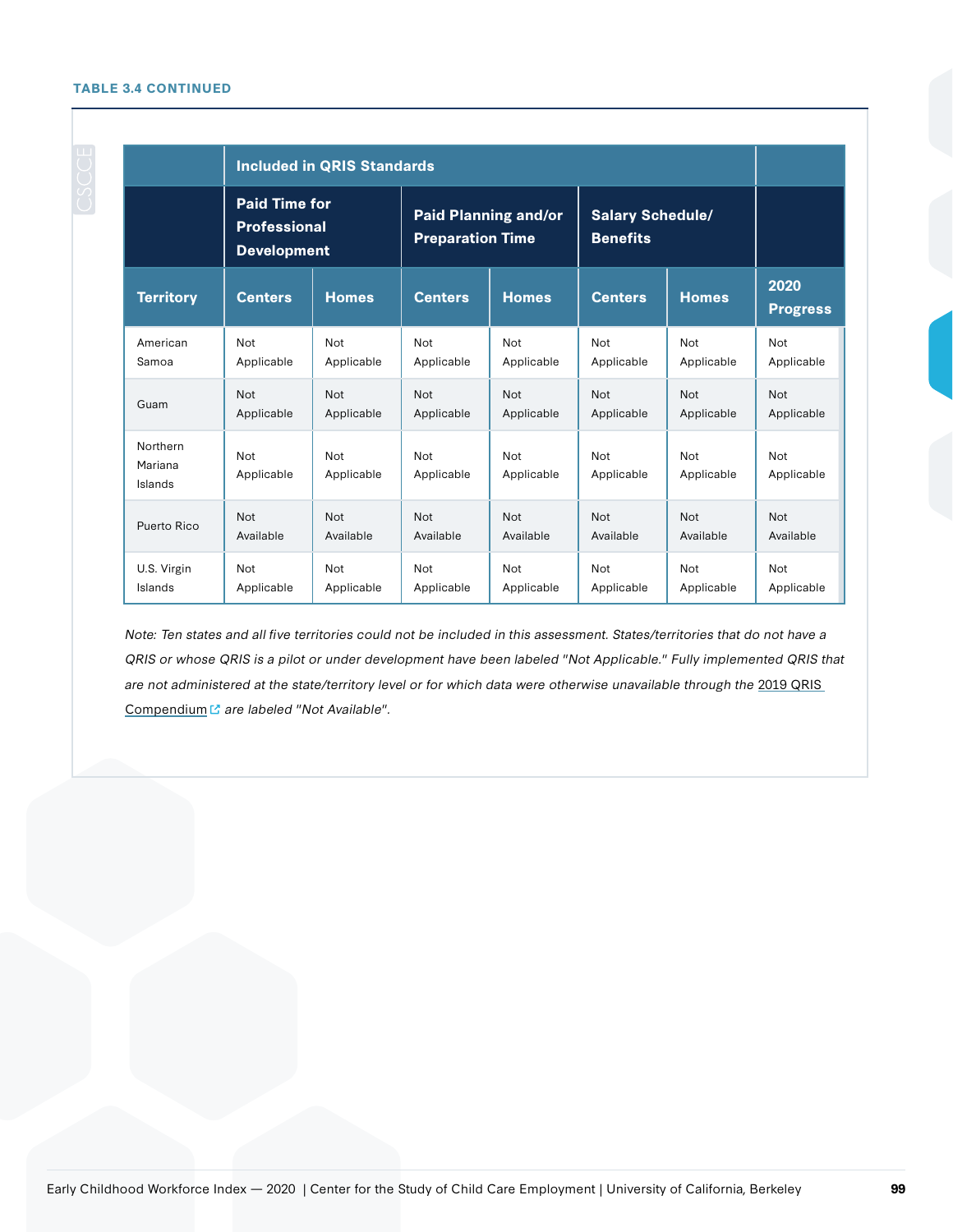## **Endnotes - Work Environment Standards**

- **82.** Quote from CSCCE survey of teachers. For more information about the study, see Austin, L.J.E., Whitebook, M., Schlieber, M., & Phillip, G. (2019). Teachers' Voices: Work Environment Conditions That Impact Teacher Practice and Program Quality – Minnesota. Berkeley, CA: Center for the Study of Child Care Employment, University of California, Berkeley. Retrieved from <https://cscce.berkeley.edu/teachers-voices-minnesota-2018/>.
- **83.** Center for the Study of Child Care Employment (CSCCE) (2020, May 7). California Child Care at the Brink: The Devastating Impact of COVID-19 on California Child Care. Berkeley, CA: Center for the Study of Child Care Employment, University of California, Berkeley. Retrieved from<https://cscce.berkeley.edu/california-child-care-at-the-brink-covid-19/>.; Doocy, S., Kim, Y., & Montoya, E. (2020, July 22). California Child Care in Crisis: The Escalating Impacts of COVID-19 as California Reopens. Berkeley, CA: Center for the Study of Child Care Employment, University of California, Berkeley. Retrieved from [https://cscce.](https://cscce.berkeley.edu/california-child-care-in-crisis-covid-19/) [berkeley.edu/california-child-care-in-crisis-covid-19/](https://cscce.berkeley.edu/california-child-care-in-crisis-covid-19/); NAEYC (2020, July 13). Holding On Until Help Comes: A Survey Reveals Child Care's Fight to Survive. Retrieved from [https://www.naeyc.org/sites/default/files/globally-shared/downloads/PDFs/](https://www.naeyc.org/sites/default/files/globally-shared/downloads/PDFs/our-work/public-policy-advocacy/holding_on_until_help_comes.survey_analysis_july_2020.pdf) [our-work/public-policy-advocacy/holding\\_on\\_until\\_help\\_comes.survey\\_analysis\\_july\\_2020.pdf;](https://www.naeyc.org/sites/default/files/globally-shared/downloads/PDFs/our-work/public-policy-advocacy/holding_on_until_help_comes.survey_analysis_july_2020.pdf) St. George, D. (2020, August 19). Pandemic parents: Why can child care open in schools that won't allow classes? The Washington Post. Retrieved from [https://www.washingtonpost.com/local/education/pandemic-parents-why-can-child-care-open-in-schools-that-wont-allow](https://www.washingtonpost.com/local/education/pandemic-parents-why-can-child-care-open-in-schools-that-wont-allow-classes/2020/08/18/fad0243c-dc9c-11ea-809e-b8be57ba616e_story.html)[classes/2020/08/18/fad0243c-dc9c-11ea-809e-b8be57ba616e\\_story.html](https://www.washingtonpost.com/local/education/pandemic-parents-why-can-child-care-open-in-schools-that-wont-allow-classes/2020/08/18/fad0243c-dc9c-11ea-809e-b8be57ba616e_story.html); Strategies for Children (2020, April). Childcare Provider COVID-19 Survey [Survey Results Brief]. Boston, MA. Retrieved from [http://www.strategiesforchildren.org/COVID-19/](http://www.strategiesforchildren.org/COVID-19/COVID19_SurveySummary.pdf) [COVID19\\_SurveySummary.pdf.](http://www.strategiesforchildren.org/COVID-19/COVID19_SurveySummary.pdf)
- **84.** Federal programs, such as Head Start or the Department of Defense child care program, do not include explicit standards for work environments for providers that receive their funds nor are such standards required by the federal Child Care Development Block Grant. For information on voluntary accreditation standards, see: Whitebook, M., McLean, C., Austin, L.J.E., & Edwards, B. (2018). Early Childhood Workforce Index – 2018. Berkeley, CA: Center for the Study of Child Care Employment, University of California, Berkeley. Retrieved from [https://cscce.berkeley.edu/early-childhood-workforce-2018](https://cscce.berkeley.edu/early-childhood-workforce-2018-index/) [index/](https://cscce.berkeley.edu/early-childhood-workforce-2018-index/).
- **85.** Jenkins, J., Duer, J. & Connors, M. (2021). Who participates in quality rating and improvement systems? Early Childhood Research Quarterly 54(1), 219–227. Retrieved from [https://doi.org/10.1016/j.ecresq.2020.09.005;](https://doi.org/10.1016/j.ecresq.2020.09.005) Lieberman, A. (2017, June 2). Even With More Research, Many Q's Remain about QRIS, New America. Retrieved from [https://www.newamerica.org/](https://www.newamerica.org/education-policy/edcentral/even-more-research-many-qs-remain-about-qris/) [education-policy/edcentral/even-more-research-many-qs-remain-about-qris/](https://www.newamerica.org/education-policy/edcentral/even-more-research-many-qs-remain-about-qris/).
- **86.** To raise awareness about the urgency of addressing work environments in quality improvement strategies, our research center developed the Supportive Environmental Quality Underlying Adult Learning tool, or SEQUAL. SEQUAL captures teachers' perspectives on their existing work environments and brings their voices into quality improvement efforts. A multi-purpose validated tool, SEQUAL addresses five critical areas of teachers' work environments: teaching supports; learning opportunities; policies and practices that support teaching staff initiative and teamwork; adult well-being; and how supervisors and program leaders interact with staff to support their teaching practice. For more information, see: [https://](https://cscce.berkeley.edu/topic/teacher-work-environments/sequal/) [cscce.berkeley.edu/topic/teacher-work-environments/sequal/](https://cscce.berkeley.edu/topic/teacher-work-environments/sequal/).
- **87.** Schlieber, M., Whitebook, M., Austin, L.J.E. Hankey, A., & Duke, M. (2019). Teachers' Voices: Work Environment Conditions That Impact Teacher Practice and Program Quality — Marin County. Berkeley, CA: Center for the Study of Child Care Employment, University of California, Berkeley. Retrieved from [https://cscce.berkeley.edu/teachers-voices-work-environment-conditions](https://cscce.berkeley.edu/teachers-voices-work-environment-conditions-that-impact-teacher-practice-and-program-quality-marin-county/)[that-impact-teacher-practice-and-program-quality-marin-county/](https://cscce.berkeley.edu/teachers-voices-work-environment-conditions-that-impact-teacher-practice-and-program-quality-marin-county/).
- **88.** Schlieber, M., Whitebook, M., Austin, L.J.E. Hankey, A., & Duke, M. (2019). Teachers' Voices: Work Environment Conditions That Impact Teacher Practice and Program Quality — Marin County. Berkeley, CA: Center for the Study of Child Care Employment, University of California, Berkeley. Retrieved from [https://cscce.berkeley.edu/teachers-voices-work-environment-conditions](https://cscce.berkeley.edu/teachers-voices-work-environment-conditions-that-impact-teacher-practice-and-program-quality-marin-county/)[that-impact-teacher-practice-and-program-quality-marin-county/](https://cscce.berkeley.edu/teachers-voices-work-environment-conditions-that-impact-teacher-practice-and-program-quality-marin-county/).
- **89.** Schlieber, M., Whitebook, M., Austin, L.J.E. Hankey, A., & Duke, M. (2019). Teachers' Voices: Work Environment Conditions That Impact Teacher Practice and Program Quality — Marin County. Berkeley, CA: Center for the Study of Child Care Employment, University of California, Berkeley. Retrieved from [https://cscce.berkeley.edu/teachers-voices-work-environment-conditions](https://cscce.berkeley.edu/teachers-voices-work-environment-conditions-that-impact-teacher-practice-and-program-quality-marin-county/)[that-impact-teacher-practice-and-program-quality-marin-county/](https://cscce.berkeley.edu/teachers-voices-work-environment-conditions-that-impact-teacher-practice-and-program-quality-marin-county/).